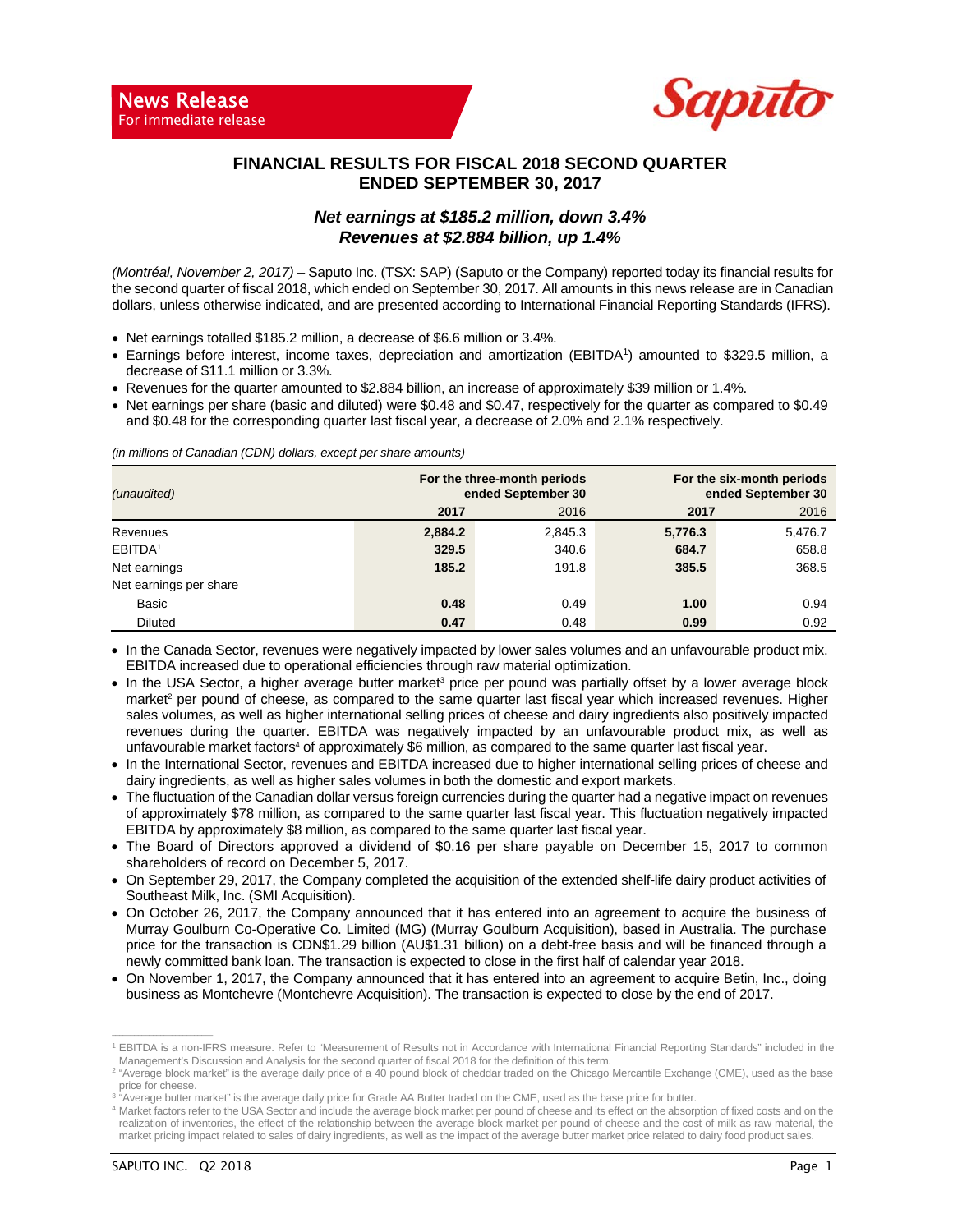#### **Additional Information**

For more information on the second quarter results of fiscal 2018, reference is made to the condensed interim consolidated financial statements, the notes thereto and to the Management's Discussion and Analysis for the second quarter of fiscal 2018. These documents can be obtained on SEDAR at www.sedar.com and in the "Investors" section of the Company's website, at www.saputo.com.

#### **Conference Call**

A conference call to discuss the fiscal 2018 second quarter results will be held on Thursday, November 2, 2017 at 2:30 p.m. Eastern Daylight Time. To participate in the conference call, dial 1-800-681-1621. To ensure your participation, please dial in approximately five minutes before the call.

To listen to this call on the Web, please enter http://www.gowebcasting.com/8978 in your Web browser.

For those unable to participate, a replay of the conference will be available until 11:59 p.m., Thursday, November 9, 2017. To access the replay, dial 1-800-558-5253, ID number 21860431. A webcast will also be archived on www.saputo.com, in the "Investors" section, under "Newsroom".

#### **About Saputo**

Saputo produces, markets, and distributes a wide array of dairy products of the utmost quality, including cheese, fluid milk, extended shelf-life milk and cream products, cultured products and dairy ingredients. Saputo is one of the top ten dairy processors in the world, the largest cheese manufacturer and the leading fluid milk and cream processor in Canada, one of the top three dairy processors in Argentina, and among the top four in Australia. In the US, Saputo ranks among the top three cheese producers and is one of the largest producers of extended shelf-life and cultured dairy products. Our products are sold in several countries under well-known brand names such as *Saputo, Alexis de Portneuf, Armstrong, COON, Cracker Barrel\*, Dairyland, DairyStar, Friendship Dairies, Frigo Cheese Heads, La Paulina, Milk2Go/Lait's Go, Neilson, Nutrilait, Scotsburn\*, Stella, Sungold, Treasure Cave* and *Woolwich Dairy*. Saputo Inc. is a publicly traded company and its shares are listed on the Toronto Stock Exchange under the symbol "SAP".

\*Trademark used under licence.

- 30 -

**Media Inquiries**  1-514-328-3141 / 1-866-648-5902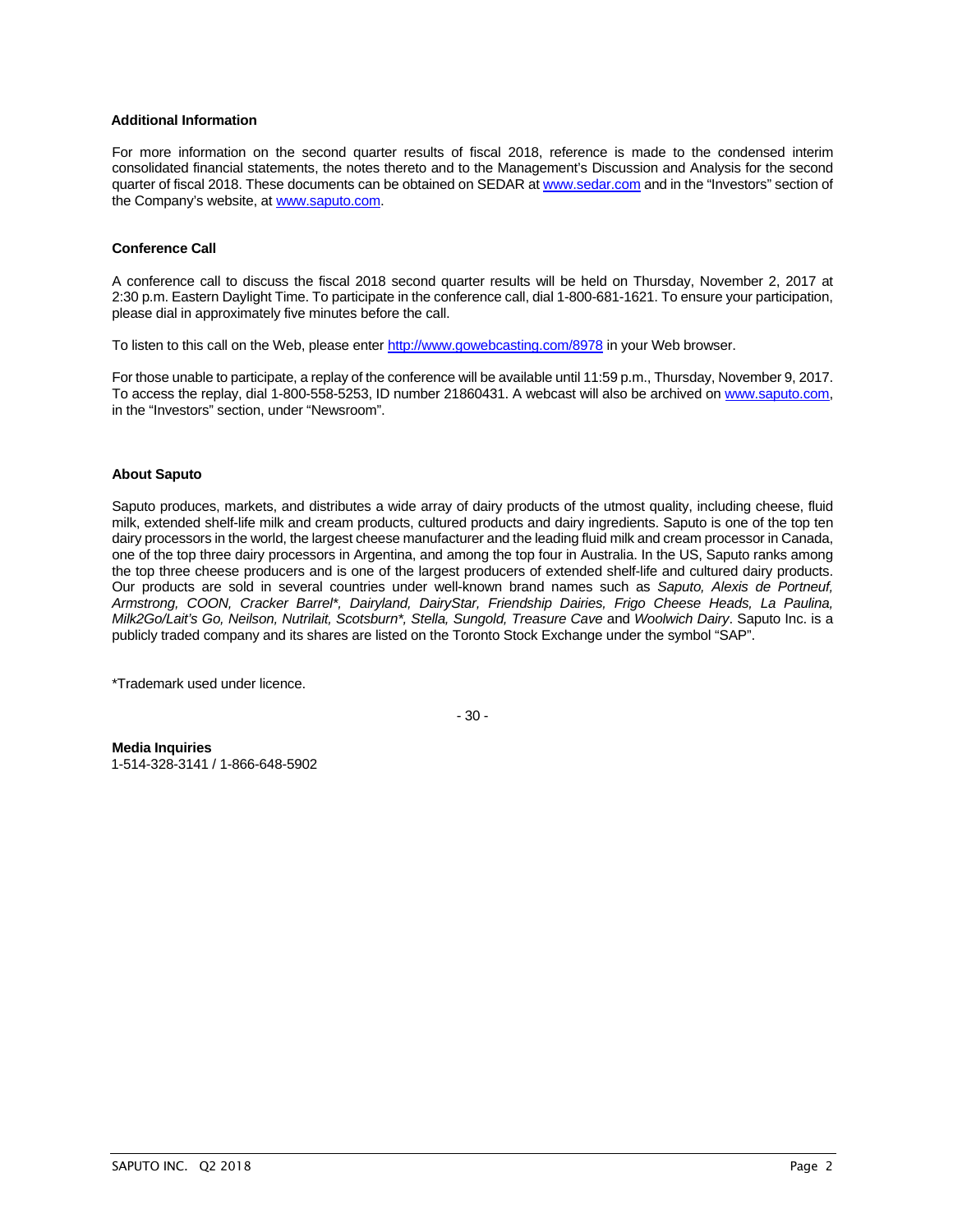## **CAUTION REGARDING FORWARD-LOOKING STATEMENTS**

This news release contains forward-looking statements within the meaning of applicable securities laws. These statements are based, among other things, on Saputo's assumptions, expectations, estimates, objectives, plans and intentions as of the date hereof regarding projected revenues and expenses, the economic, industry, competitive and regulatory environments in which the Company operates or which could affect its activities, its ability to attract and retain customers and consumers, as well as the availability and cost of milk and other raw materials and energy supplies, its operating costs and the pricing of its finished products on the various markets in which it carries on business.

These forward-looking statements include, among others, statements with respect to the Company's short and medium term objectives, outlook, business projects and strategies to achieve those objectives, as well as statements with respect to the Company's beliefs, plans, objectives and expectations. The words "may", "should", "will", "would", "believe", "plan", "expect", "intend", "anticipate", "estimate", "foresee", "objective", "continue", "propose" or "target", or the negative of these terms or variations of them, the use of conditional or future tense or words and expressions of similar nature, are intended to identify forward-looking statements.

By their nature, forward-looking statements are subject to a number of inherent risks and uncertainties. Actual results could differ materially from the conclusion, forecast or projection stated in such forward-looking statements. As a result, the Company cannot guarantee that any forward-looking statements will materialize. Assumptions, expectations and estimates made in the preparation of forward-looking statements and risks that could cause actual results to differ materially from current expectations are discussed in the Company's materials filed with the Canadian securities regulatory authorities from time to time, including the "Risks and Uncertainties" section of the Management's Discussion and Analysis included in the Company's 2017 Annual Report.

Forward-looking statements are based on Management's current estimates, expectations and assumptions, which Management believes are reasonable as of the date hereof, and, accordingly, are subject to changes after such date. You should not place undue importance on forward-looking statements and should not rely upon this information as of any other date.

To the extent any forward-looking statement in this document constitutes financial outlook, within the meaning of applicable securities laws, such information is intended to provide shareholders with information regarding the Company, including its assessment of future financial plans, and may not be appropriate for other purposes. Financial outlook, as with forward-looking information generally, is based on current estimates, expectations and assumptions and is subject to inherent risks and uncertainties and other factors.

Except as required under applicable securities legislation, Saputo does not undertake to update or revise these forwardlooking statements, whether written or verbal, that may be made from time to time by itself or on its behalf, whether as a result of new information, future events or otherwise.

# **OPERATING RESULTS**

**Consolidated revenues** for the quarter ended September 30, 2017 totalled \$2.884 billion, an increase of approximately \$39 million or 1.4%, as compared to \$2.845 billion for the corresponding quarter last fiscal year. Higher international selling prices of cheese and dairy ingredients, as well as higher selling prices related to the increase of the cost of milk as raw material in the Canada Sector and the International Sector positively impacted revenues. A higher average butter market<sup>2</sup> price per pound was partially offset by a lower average block market<sup>1</sup> per pound of cheese, which increased revenues by approximately \$30 million, as compared to the same quarter last fiscal year. Also, higher sales volumes increased revenues, as compared to the same quarter last fiscal year. Finally, the fluctuation of the Canadian dollar versus foreign currencies decreased revenues by approximately \$78 million.

For the six-month period ended September 30, 2017, revenues totalled \$5.776 billion, an increase of approximately \$299 million or 5.5% in comparison to \$5.477 billion for the same period last fiscal year. A higher average block market per pound of cheese and the average butter market price per pound, increased revenues by approximately \$96 million. Higher international selling prices of cheese and dairy ingredients, as well as higher sales volumes positively impacted revenues. Additionally, higher selling prices related to the increase of the cost of milk as raw material in the Canada Sector and the International Sector increased revenues, as compared to the corresponding period last fiscal year. Finally, the fluctuation of the Canadian dollar versus foreign currencies decreased revenues by approximately \$18 million.

**\_\_\_\_\_\_\_\_\_\_\_\_\_\_\_\_\_\_\_\_\_\_\_\_\_\_\_**

<sup>1 &</sup>quot;Average block market" is the average daily price of a 40 pound block of cheddar traded on the Chicago Mercantile Exchange (CME), used as the base price for cheese.<br><sup>2 "</sup>Average butter market" is the average daily price for Grade AA Butter traded on the CME, used as the base price for butter.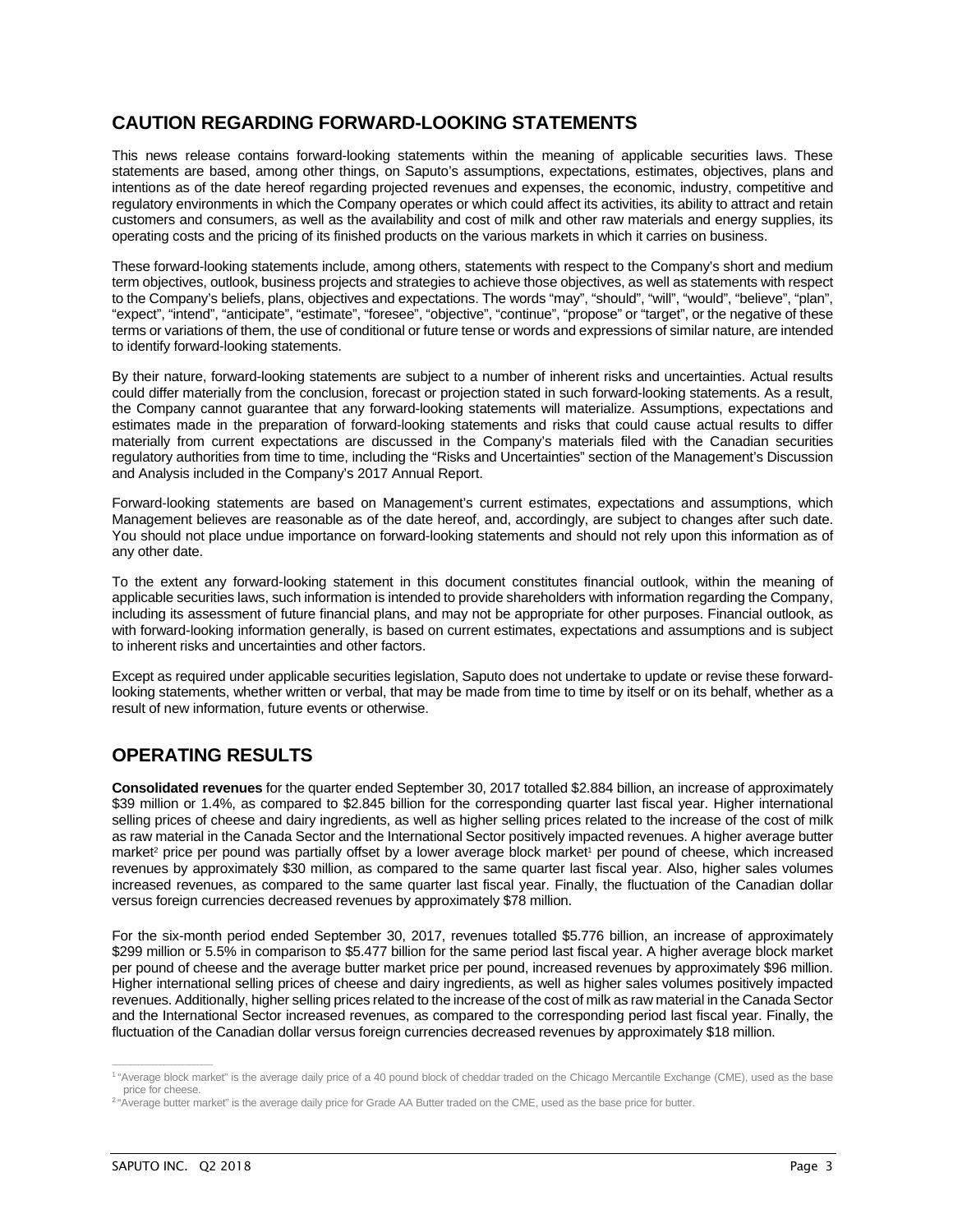**Consolidated EBITDA** for the second quarter of fiscal 2018 totalled \$329.5 million, a decrease of \$11.1 million or 3.3% in comparison to \$340.6 million for the same quarter last fiscal year. Market factors in the US negatively affected EBITDA by approximately \$6 million. Higher selling prices of cheese and dairy ingredients, as well as operational efficiencies through raw material optimization were offset by an unfavourable product mix, higher warehousing and logistical costs related to additional external storage expenses, as well as higher administrative expenses, mainly due to the Enterprise Resource Planning (ERP) initiative. Finally, the fluctuation of the Canadian dollar versus foreign currencies had an unfavourable impact on EBITDA of approximately \$8 million, as compared to the same quarter last fiscal year.

For the six-month period ended September 30, 2017, consolidated EBITDA totalled \$684.7 million, an increase of \$25.9 million or 3.9%, as compared to \$658.8 million for the corresponding period last fiscal year. The increase is mainly due to higher international selling prices of cheese and dairy ingredients. Additionally, EBITDA increased due to operational efficiencies through raw material optimization, as well as higher sales volumes. The increase was partially offset by higher administrative expenses, mainly due to the ERP initiative, as well as higher warehousing and logistical costs related to additional external storage expenses. Additionally, unfavourable market factors in the US decreased EBITDA by approximately \$3 million. Finally, the fluctuation of the Canadian dollar versus foreign currencies had a favourable impact on EBITDA of approximately \$1 million, as compared to the same period last fiscal year.

## **OTHER CONSOLIDATED RESULT ITEMS**

**Depreciation and amortization** for the second quarter of fiscal 2018 totalled \$51.8 million, an increase of \$1.6 million, in comparison to \$50.2 million for the same quarter last fiscal year. This increase is mainly attributed to additions to property, plant and equipment, increasing the depreciable base, partially offset by the fluctuation of the Canadian dollar versus foreign currencies. For the six-month period ended September 30, 2017, depreciation and amortization expenses amounted to \$105.5 million, an increase of \$6.0 million, as compared to \$99.5 million for the corresponding period last fiscal year. This increase is mainly attributed to additions to property, plant and equipment, increasing the depreciable base.

**Net interest expense** for the three-month period ended September 30, 2017 increased by \$2.2 million in comparison to the same quarter last fiscal year. This increase is mainly attributed to higher bank loans denominated in Argentine peso which bear high interest rates and an increase of interest rates on long-term debt. For the six-month period ended September 30, 2017, net interest expenses decreased by \$0.6 million compared to the corresponding period last fiscal year. This decrease is mainly attributed to lower interest rates and a lower level of long-term debt.

**Income taxes** for the second quarter of fiscal 2018 totalled \$80.0 million, reflecting an effective tax rate of 30.2% compared to 31.5% for the same quarter last fiscal year. Income taxes for the six-month period ended September 30, 2017 totalled \$171.3 million, reflecting an income tax rate of 30.8% in comparison to 31.3% for the same period last fiscal year. The income tax rate varies and could increase or decrease based on the amount and source of taxable income, amendments to tax legislations and income tax rates, changes in assumptions, as well as estimates used for tax assets and liabilities by the Company and its affiliates.

**Net earnings** for the second quarter of fiscal 2018 totalled \$185.2 million, a decrease of \$6.6 million or 3.4% in comparison to \$191.8 million for the same quarter last fiscal year. This decrease is due to the above-mentioned factors. For the six-month period ended September 30, 2017 net earnings totalled \$385.5 million, as compared to \$368.5 million for the same period last fiscal year. This increase is due to the above-mentioned factors.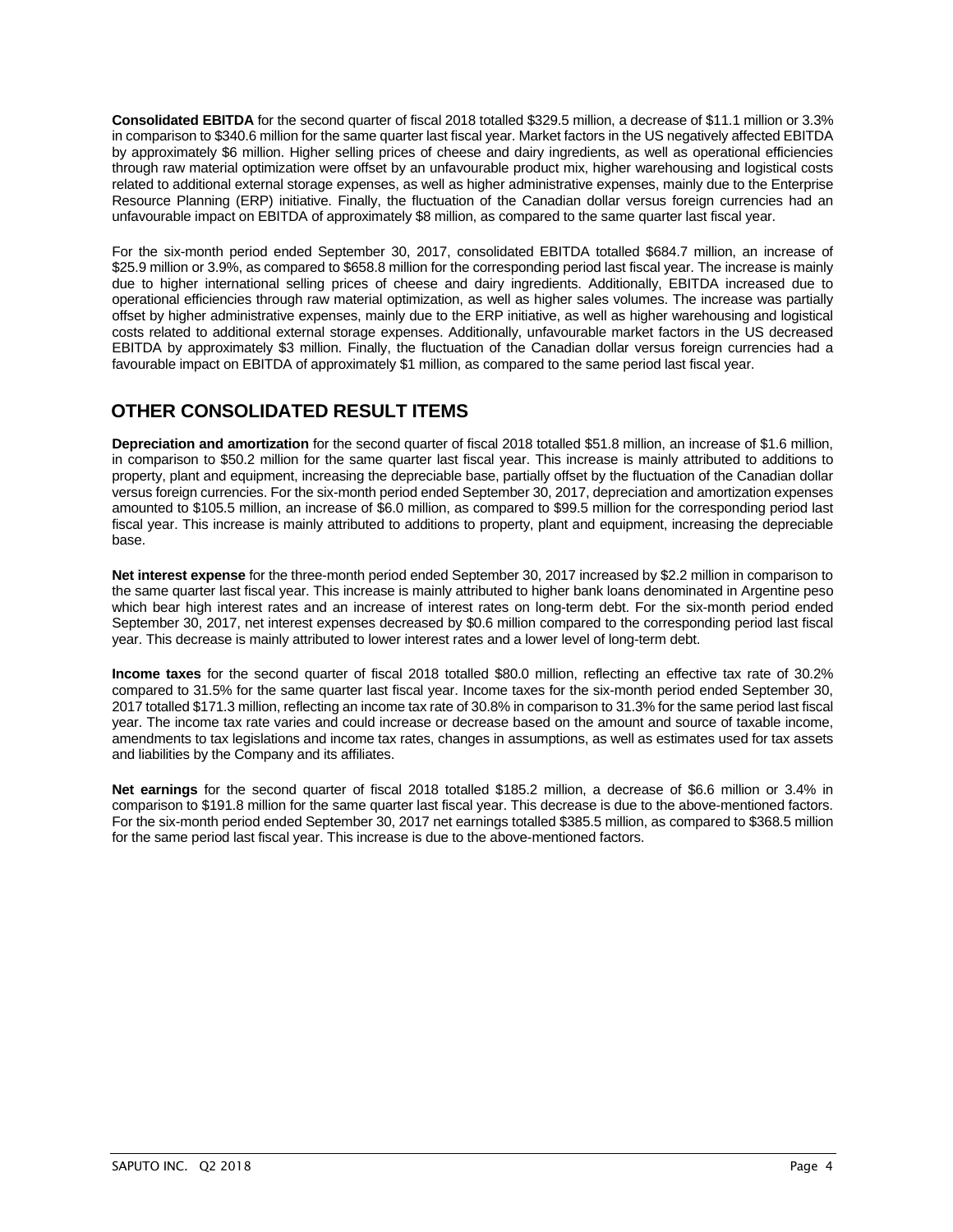## **SELECTED QUARTERLY FINANCIAL INFORMATION**

| <b>Fiscal years</b>    |         | 2018                           |         |                | 2017    |                |                                              | 2016           |                |
|------------------------|---------|--------------------------------|---------|----------------|---------|----------------|----------------------------------------------|----------------|----------------|
|                        | Q2      | Q <sub>1</sub>                 | Q4      | Q <sub>3</sub> | Q2      | Q <sub>1</sub> |                                              | Q <sub>4</sub> | Q <sub>3</sub> |
| Revenues               | 2,884.2 | 2,892.1                        | 2,719.8 | 2,966.1        | 2,845.3 | 2,631.4        | Revenues                                     | 2,734.0        | 2,901.0        |
| <b>EBITDA</b>          | 329.5   | 355.2                          | 284.1   | 346.6          | 340.6   | 318.2          | <b>EBITDA</b>                                | 281.6          | 320.1          |
| Net earnings           | 185.2   | 200.3                          | 165.2   | 197.4          | 191.8   | 176.7          | Net earnings                                 | 141.2          | 175.2          |
|                        |         |                                |         |                |         |                | Adjusted EBITDA <sup>1</sup>                 | 313.1          | 320.4          |
|                        |         | Acquisition costs <sup>2</sup> | 0.5     | 0.2            |         |                |                                              |                |                |
|                        |         |                                |         |                |         |                | Restructuring costs <sup>2</sup>             | 23.1           |                |
|                        |         |                                |         |                |         |                | Adjusted net earnings <sup>1</sup>           | 164.8          | 175.4          |
| Net earnings per share |         |                                |         |                |         |                | Net earnings per share                       |                |                |
| Basic                  | 0.48    | 0.52                           | 0.42    | 0.50           | 0.49    | 0.45           | Basic                                        | 0.36           | 0.44           |
| <b>Diluted</b>         | 0.47    | 0.51                           | 0.42    | 0.49           | 0.48    | 0.44           | <b>Diluted</b>                               | 0.36           | 0.44           |
|                        |         |                                |         |                |         |                | Adjusted net earnings per share <sup>1</sup> |                |                |
|                        |         |                                |         |                |         |                | Basic                                        | 0.42           | 0.45           |
|                        |         |                                |         |                |         |                | <b>Diluted</b>                               | 0.41           | 0.44           |

*(in millions of CDN dollars, except per share amounts)* 

1 Adjusted EBITDA, adjusted net earnings and adjusted net earnings per share (basic and diluted) are non-IFRS measures. Refer to "Measurement of Results not in Accordance with International Financial Reporting Standards" included on page 7 of the Management's Discussion and Analysis, in the Company's 2017 Annual Report, for the definition of these terms. 2 Net of income taxes.

# *Consolidated selected factors positively (negatively) affecting EBITDA*

|  | (in millions of CDN dollars) |  |  |
|--|------------------------------|--|--|
|--|------------------------------|--|--|

| <b>Fiscal years</b>                       | 2018 |                | 2017 |     |    |      |
|-------------------------------------------|------|----------------|------|-----|----|------|
|                                           | Q2   | Q <sub>1</sub> | Q4   | Q3  | Q2 | Ő.   |
| Market factors <sup>1, 2</sup>            | (6)  | ບ              | (10) | (3) | 20 | (11) |
| Inventory write-down                      | (3)  | $\mathbf{A}$   | (2)  |     |    |      |
| Foreign currency exchange <sup>1, 3</sup> | (8)  | a              | (4)  |     |    |      |

 $1$  As compared to the same quarter of the last fiscal year.

2 Market factors refer to the USA Sector and include the average block market per pound of cheese and its effect on the absorption of fixed costs and on the realization of inventories, the effect of the relationship between the average block market per pound of cheese and the cost of milk as raw material, the market pricing impact related to sales of dairy ingredients, as well as the impact of the average butter market price related to dairy food product sales. <sup>3</sup> Foreign currency exchange includes effect on EBITDA of conversion of US dollars, Australian dollars and Argentine pesos to Canadian dollars.

## **INFORMATION BY SECTOR**

As of April 1, 2017, the Canada Sector includes national and export revenues of ingredients manufactured in Canada. The USA Sector includes national ingredient revenues, and export ingredient and cheese revenues of products manufactured in the USA. Prior to April 1, 2017, these figures were presented in the Dairy Ingredients Division as part of the International Sector. Accordingly, certain prior year's figures have been reclassified to conform to the current presentation.

## **Canada Sector**

| (in millions of CDN dollars) |         |                |       |        |         |       |  |  |  |  |  |  |
|------------------------------|---------|----------------|-------|--------|---------|-------|--|--|--|--|--|--|
| Fiscal years                 | 2018    |                | 2017  |        |         |       |  |  |  |  |  |  |
|                              | Q2      | Q <sub>1</sub> | Q4    | Q3     | Q2      | Q1    |  |  |  |  |  |  |
| Revenues                     | 1,032.6 | 999.2          | 959.8 | .059.0 | 1.044.3 | 997.1 |  |  |  |  |  |  |
| <b>EBITDA</b>                | 122.9   | 117.0          | 104.1 | 116.9  | 119.8   | 112.3 |  |  |  |  |  |  |

The Canada Sector consists of the Dairy Division (Canada).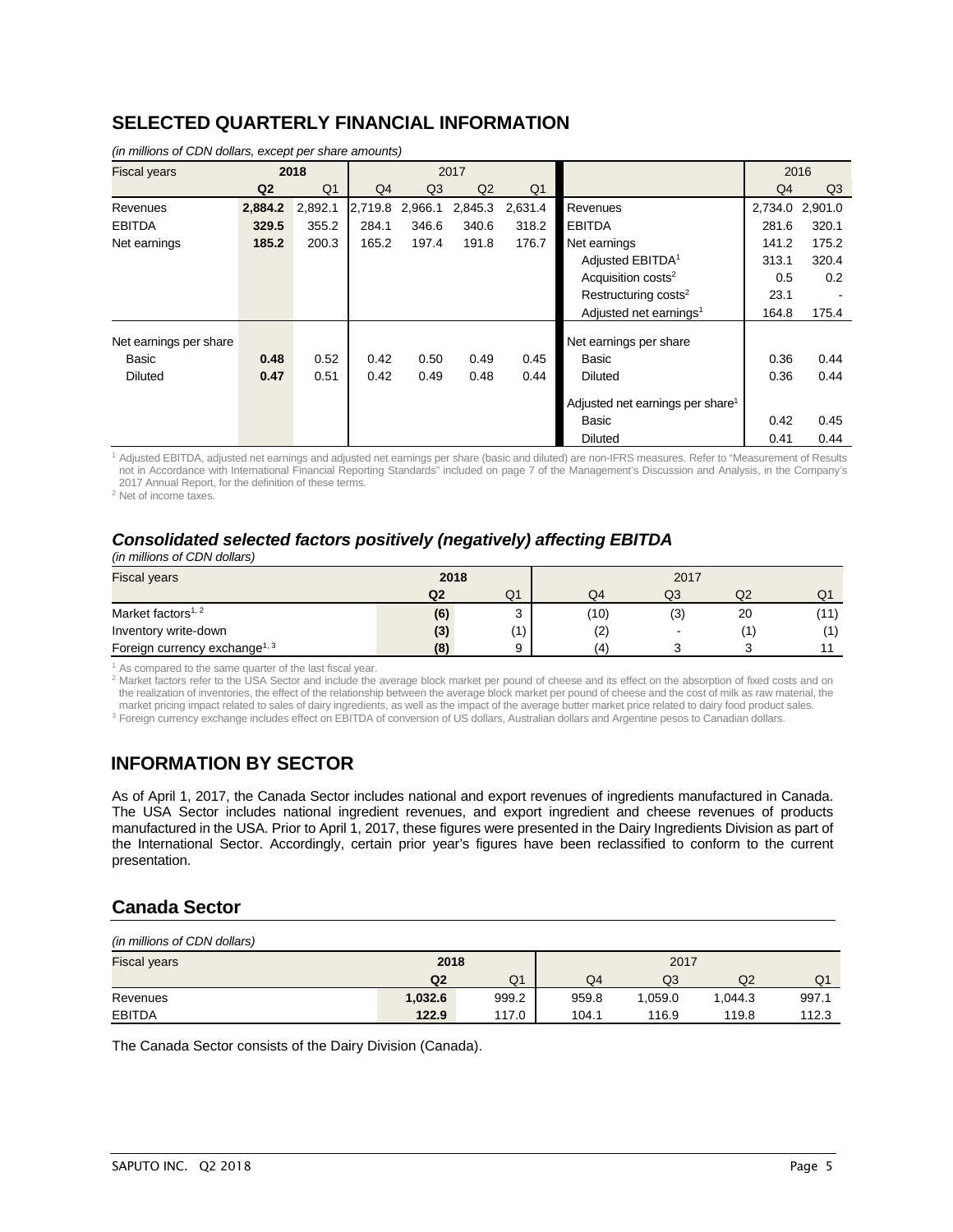### **USA Sector**

| (in millions of CDN dollars) |         |        |        |        |         |         |
|------------------------------|---------|--------|--------|--------|---------|---------|
| Fiscal years                 | 2017    |        |        |        |         |         |
|                              | Q2      | Q1     | Q4     | Q3     | Q2      | Ő.      |
| Revenues                     | 1,528.1 | .578.3 | .486.5 | .593.8 | 1.532.0 | 1,391.0 |
| <b>EBITDA</b>                | 170.4   | 196.5  | 150.5  | 200.1  | 196.1   | 187.5   |

## *Selected factors positively (negatively) affecting EBITDA*

*(in millions of CDN dollars)* 

| <b>Fiscal years</b>               | 2018 |                | 2017 |    |    |      |
|-----------------------------------|------|----------------|------|----|----|------|
|                                   | Q2   | Q <sub>1</sub> | Q4   | Q3 | w∠ | U.   |
| Market factors <sup>1, 2</sup>    | (6)  | ∽<br>ັ         | 10   | (3 | 20 | (11) |
| US currency exchange <sup>1</sup> | 7    | ິ<br>O         | ,    |    |    |      |

<sup>1</sup> As compared to same quarter of previous fiscal year.

<sup>2</sup> Market factors refer to the USA Sector and include the average block market per pound of cheese and its effect on the absorption of fixed costs and on the realization of inventories, the effect of the relationship between the average block market per pound of cheese and the cost of milk as raw material, the market pricing impact related to sales of dairy ingredients, as well as the impact of the average butter market price related to dairy food product sales.

### *Other pertinent information*

*(in US dollars, except for average exchange rate)* 

| <b>Fiscal years</b>                                      | 2018           |                | 2017  |       |       |       |
|----------------------------------------------------------|----------------|----------------|-------|-------|-------|-------|
|                                                          | Q <sub>2</sub> | Q <sub>1</sub> | Q4    | Q3    | Q2    | Q1    |
| Average block market per pound of cheese                 | 1.660          | 1.575          | 1.580 | 1.738 | 1.689 | 1.412 |
| Closing block price per pound of cheese <sup>1</sup>     | 1.735          | 1.525          | 1.520 | 1.660 | 1.533 | 1.660 |
| Average butter market price per pound                    | 2.568          | 2.312          | 2.177 | 1.997 | 2.149 | 2.125 |
| Closing butter market price per pound <sup>2</sup>       | 2.315          | 2.643          | 2.108 | 2.268 | 1.898 | 2.350 |
| Average whey market price per pound <sup>3</sup>         | 0.403          | 0.465          | 0.482 | 0.380 | 0.299 | 0.241 |
| $S$ pread <sup>4</sup>                                   | 0.066          | 0.039          | 0.011 | 0.112 | 0.119 | 0.125 |
| US average exchange rate to Canadian dollar <sup>5</sup> | 1.256          | 1.344          | 1.324 | 1.334 | 1.305 | 1.288 |

1 Closing block price is the price of a 40 pound block of cheddar traded on the Chicago Mercantile Exchange (CME) on the last business day of each quarter.

<sup>2</sup> Closing butter market price is the price for Grade AA Butter traded on the CME, on the last business day of each quarter.<br><sup>3</sup> Average whey market price is based on Dairy Market News published information.

<sup>4</sup> Spread is the average block market price is based on Dairy Market News published information.<br><sup>4</sup> Spread is the average block market per pound of cheese less the result of the average cost per hundredweight of Class II divided by 10.

5 Based on Bloomberg published information.

#### The USA Sector consists of the Cheese Division (USA) and the Dairy Foods Division (USA).

### **International Sector**

|  | (in millions of CDN dollars) |  |  |
|--|------------------------------|--|--|
|  |                              |  |  |

| <b>Fiscal years</b> | 2018  |                | 2017  |       |       |                |
|---------------------|-------|----------------|-------|-------|-------|----------------|
|                     | Q2    | Q <sub>1</sub> | Q4    | Q3    | Q2    | Q <sub>1</sub> |
| Revenues            | 323.5 | 314.6          | 273.5 | 313.3 | 269.0 | 243.3          |
| <b>EBITDA</b>       | 36.2  | 41.            | 29.5  | 29.6  | 24.7  | 18.4           |

## *Selected factors positively (negatively) affecting EBITDA*

*(in millions of CDN dollars)* 

| <b>Fiscal years</b>                    | 2018              |    | 2017                        |    |   |  |
|----------------------------------------|-------------------|----|-----------------------------|----|---|--|
|                                        | Q2                | Q1 | $\mathcal{Q}^{\mathcal{L}}$ | Q3 | w |  |
| Inventory write-down                   | $\left( 3\right)$ | A. | 2)                          |    |   |  |
| Foreign currency exchange <sup>1</sup> |                   |    |                             |    |   |  |

<sup>1</sup> As compared to same quarter of previous fiscal year.

The International Sector consists of the Dairy Division (Argentina) and the Dairy Division (Australia).